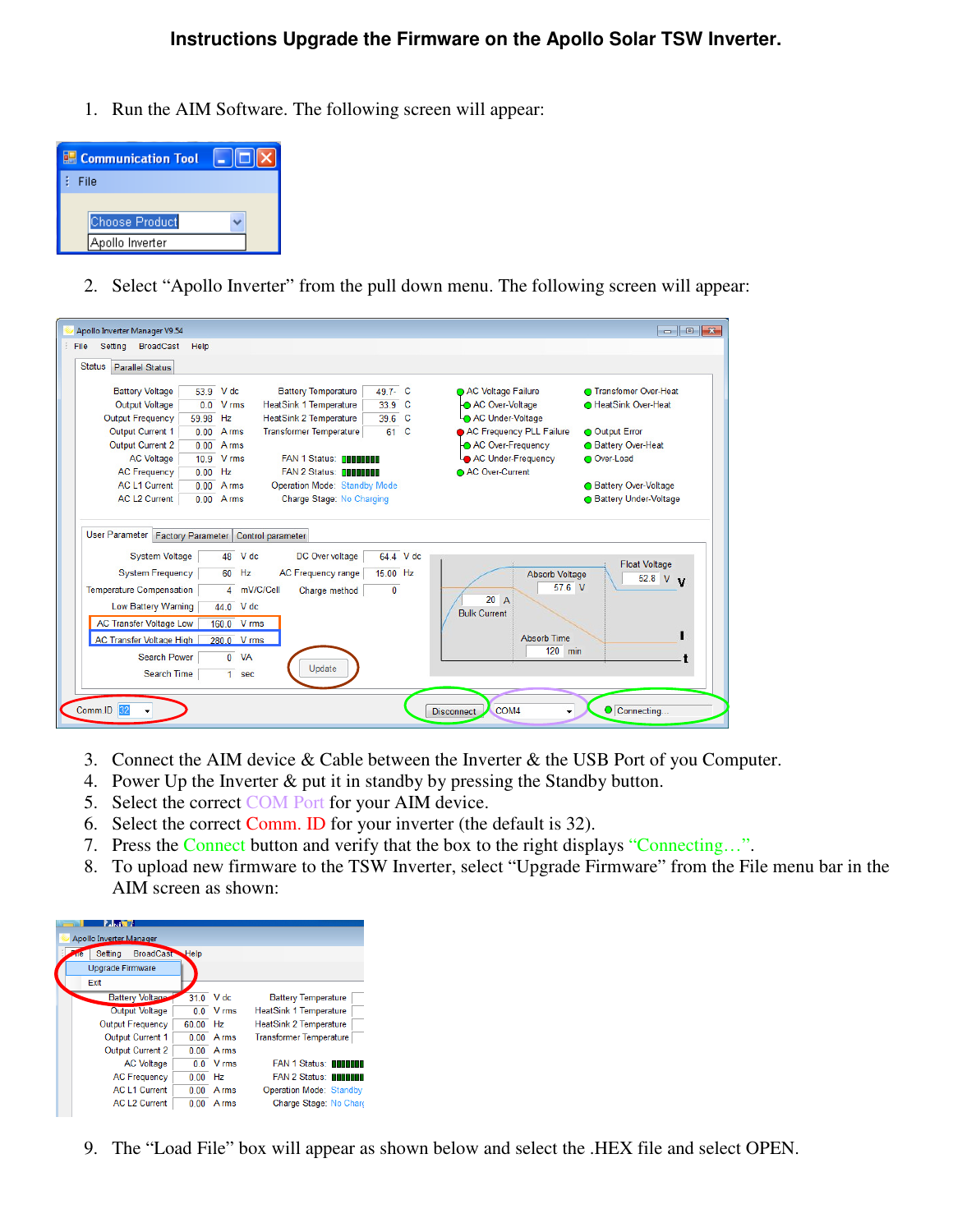## **Instructions Upgrade the Firmware on the Apollo Solar TSW Inverter.**

|               |         | Apollo Inverter Manager        |           |             |                                   |                                |                   |  |
|---------------|---------|--------------------------------|-----------|-------------|-----------------------------------|--------------------------------|-------------------|--|
| File          | Setting | <b>BroadCast</b>               | Help      |             |                                   |                                |                   |  |
| <b>Status</b> |         | UpLoader                       |           |             | $-23$                             |                                |                   |  |
|               |         | Load File                      |           |             |                                   | emperature<br>emperature       | 48 3- C<br>23.7 C |  |
|               |         | $0$ the pure $r$ requested $y$ | ,,,,,,,,, | --          | <del>mouronnez re</del> mperature |                                | $237$ C           |  |
|               |         | Output Current 1               |           | 0.00 Arms   |                                   | <b>Transformer Temperature</b> | 22 C              |  |
|               |         | Output Current 2               |           | 0.00 Arms   |                                   |                                |                   |  |
|               |         | <b>AC Voltage</b>              |           | $0.0$ V rms |                                   | <b>FAN 1 Status: BEBEERE</b>   |                   |  |
|               |         | <b>AC Frequency</b>            | 0.00      | Hz          |                                   | <b>FAN 2 Status: BEBEERE</b>   |                   |  |
|               |         | <b>AC L1 Current</b>           | 0.00      | A rms       |                                   | Operation Mode: Standby Mode   |                   |  |
|               |         | <b>AC L2 Current</b>           | 0.00      | A rms       |                                   | Charge Stage: No Charging      |                   |  |

10. The uploader process window will appear (figure 7), and the inverter will indicate update in progress on the display. The "% status and bar graph will increase as the upload progresses. **Please Note: If the main screen indicates "No Response", do not be concerned.**



11. And the inverter will display:



12. When the firmware is fully uploaded, the AIM will indicate the upgrade is finished as shown. This should take approximately 5 to 10 minutes.



**Important:** The upgrade is not complete until the TSW resets (this takes about another minute). **Do not disturb the TSW until the display changes to the Normal Operating Screen.**